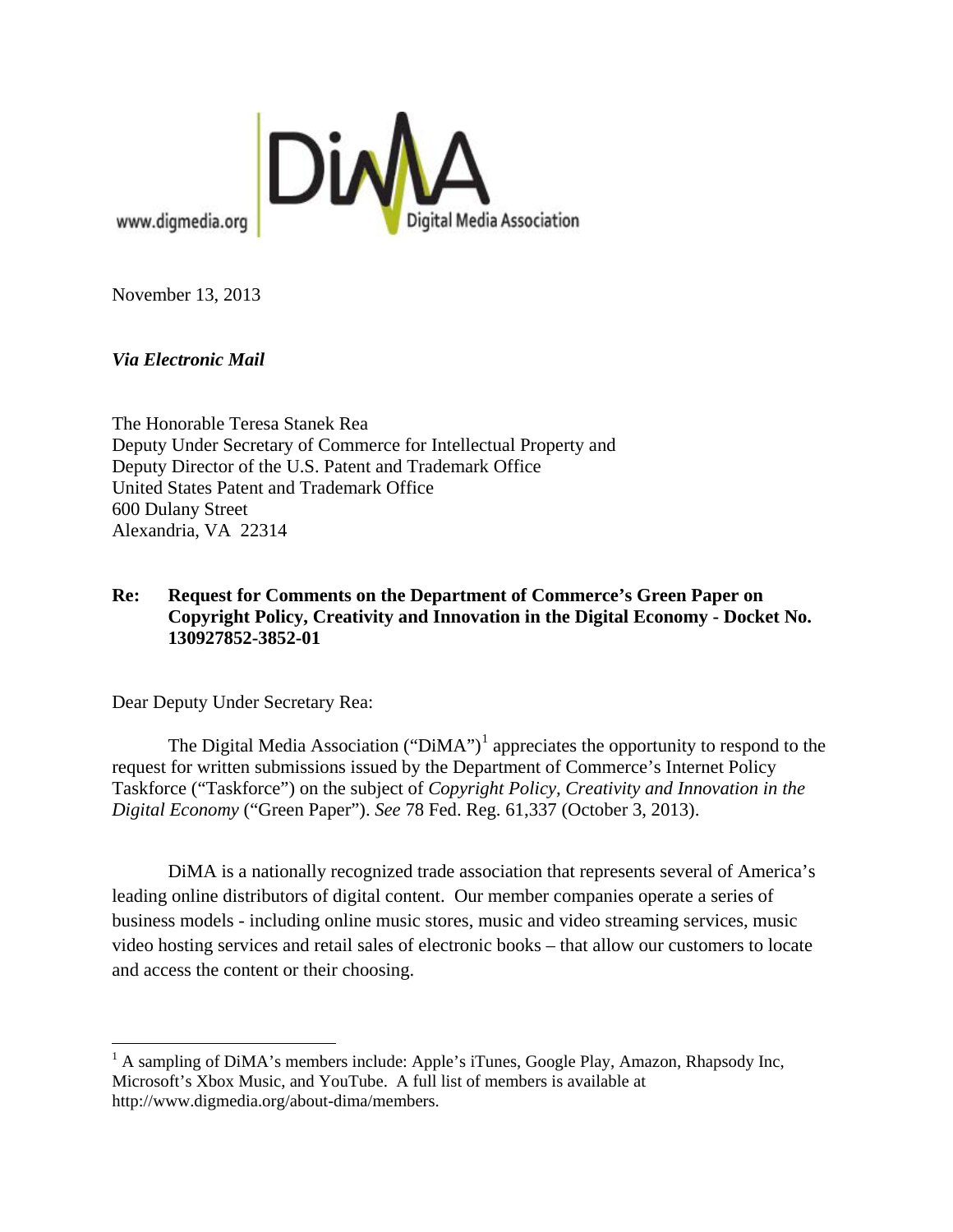The marketplace of competitive innovative services that DiMA members have worked diligently to create represents a major victory for content creators, consumers and a nascent, yet growing, marketplace for online content. For content creators, our efforts guarantee the development of new revenue streams that properly reward rights holders for their creative endeavors. For online consumers, our member companies provide new, flexible, and most importantly, *legal* ways of accessing online content that reduce unwanted acts of piracy.

Ultimately, our unique positioning in the online ecosystem provides us with an unmatched perspective on the needs of a modern day copyright system that works for creators, distributors and those consumers who increasingly turn to the Internet to access legitimate content online. It is from this perspective that we offer the following comments and recommendations.

#### I. **Ensuring an Efficient and Robust Marketplace of Legitimate Online Content**

The Department of Commerce's focus on promoting an efficient and robust marketplace of legitimate online content is well placed.<sup>[2](#page-1-0)</sup> Over the course of the past few years, the amount of legitimate content that has been made available for online consumption has grown exponentially. However, more remains to be done to foster a legal and business environment under which services can sufficiently respond to the growing demands of consumers who increasingly desire to access content when and where they want - and on the device of their choosing.

With this in mind, DiMA is extremely pleased to learn of the Taskforce's interest in this subject. Streamlining the licensing process to make more content legally available for online distribution has been the primary focus of DiMA throughout its decade-plus history. It's an issue that often unites online distributors with consumer groups who are regularly looking for the creation of more affordable ways to access professionally produced content for individual consumption.

 The following section offers a couple of recommendations for achieving this objective. Admittedly, implementation of the specific reforms referenced below would require congressional approval; however there's still an important role for the Taskforce to play along the way. For example, the Taskforce could publicly endorse each of the outlined proposals<sup>[3](#page-1-1)</sup>; and in the context of Section 115 reform, in particular, the Taskforce could convene a series of roundtable discussions – similar to those envisioned concerning the DMCA notice and takedown system – to discuss the possibility of streamlining the mechanical license. In years past, similar

<span id="page-1-0"></span><sup>&</sup>lt;sup>2</sup> USPTO & NTIA, Copyright Policy, Creativity, and Innovation in the Internet Economy, 77 (July 2013) available at <http://www.uspto.gov/news/publications/copyrightgreenpaper.pdf>

<span id="page-1-1"></span> $3$  As noted in the Green Paper, the Administration has already publicly endorsed changes in U.S. copyright law that the Taskforce is exploring.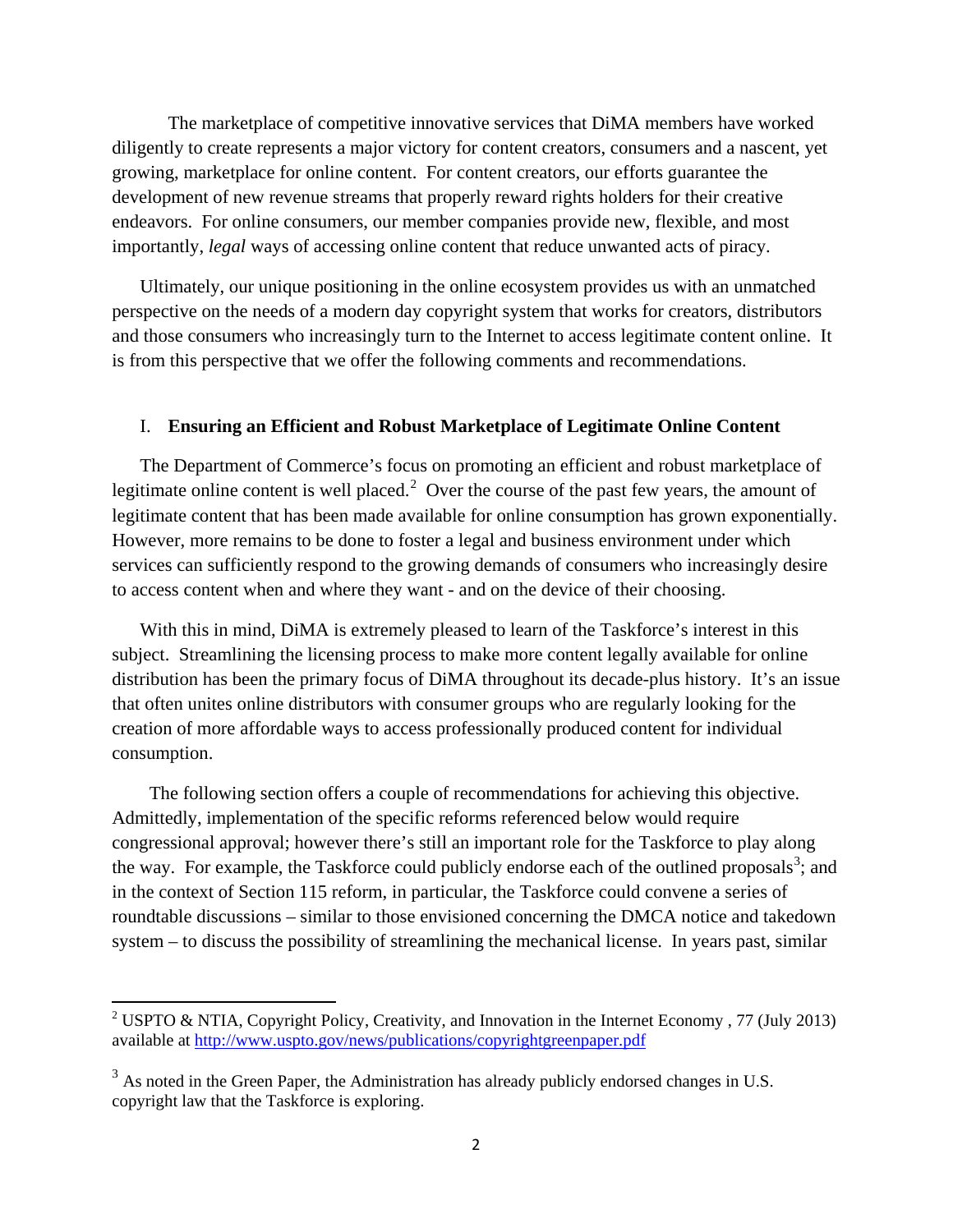roundtables were held on this topic and they proved to be quite helpful in identifying the key issues at stake.

## **A. Unleashing the Full Potential of Internet Radio by Reforming the Section 114 Compulsory License**

In a relatively short period, non-interactive Internet radio service providers have revolutionized the way recording artists are discovered and rewarded for their creative endeavors. In 2012 alone, non-interactive webcasters paid more than \$250 million in performance royalties to SoundExchange for their use of sound recordings.<sup>[4](#page-2-0)</sup> This figure represents more than a 7[5](#page-2-1)% growth in performance royalties contributed in the preceding year,<sup>5</sup> and represents approximately 50% of the total fees collected by SoundExchange in 2012.<sup>[6](#page-2-2)</sup>

However, the growth of Internet radio hasn't come without substantial challenges. Namely, a rate-setting standard that places it at a considerable disadvantage in comparison to its leading rivals – cable and satellite radio.

Under the current rate-setting rules, performance royalties for cable and satellite radio are established under a four-factor test outlined in section 801(b) of title 17 of the United States

<span id="page-2-0"></span> $4$  Catherine Yang, Streaming Is the New Hit in Music Industry, Epoch Times, (October 2013) available at <http://www.theepochtimes.com/n3/331858-streaming-is-the-new-hit-in-music-industry/print.php>

<span id="page-2-1"></span><sup>5</sup> Glenn Peoples, Pandora Accounts for a Huge Share of SoundExchange Collections, Billboard, (April 2012) available at [http://www.billboard.com/biz/articles/news/1098001/business-matters-pandora](http://www.billboard.com/biz/articles/news/1098001/business-matters-pandora-accounts-for-a-huge-share-of-soundexchange)[accounts-for-a-huge-share-of-soundexchange](http://www.billboard.com/biz/articles/news/1098001/business-matters-pandora-accounts-for-a-huge-share-of-soundexchange)

<span id="page-2-2"></span> $6$  SoundExchange Annual Report for 2012 Provided Pursuant to 37 C.F.R. § 370.5(c)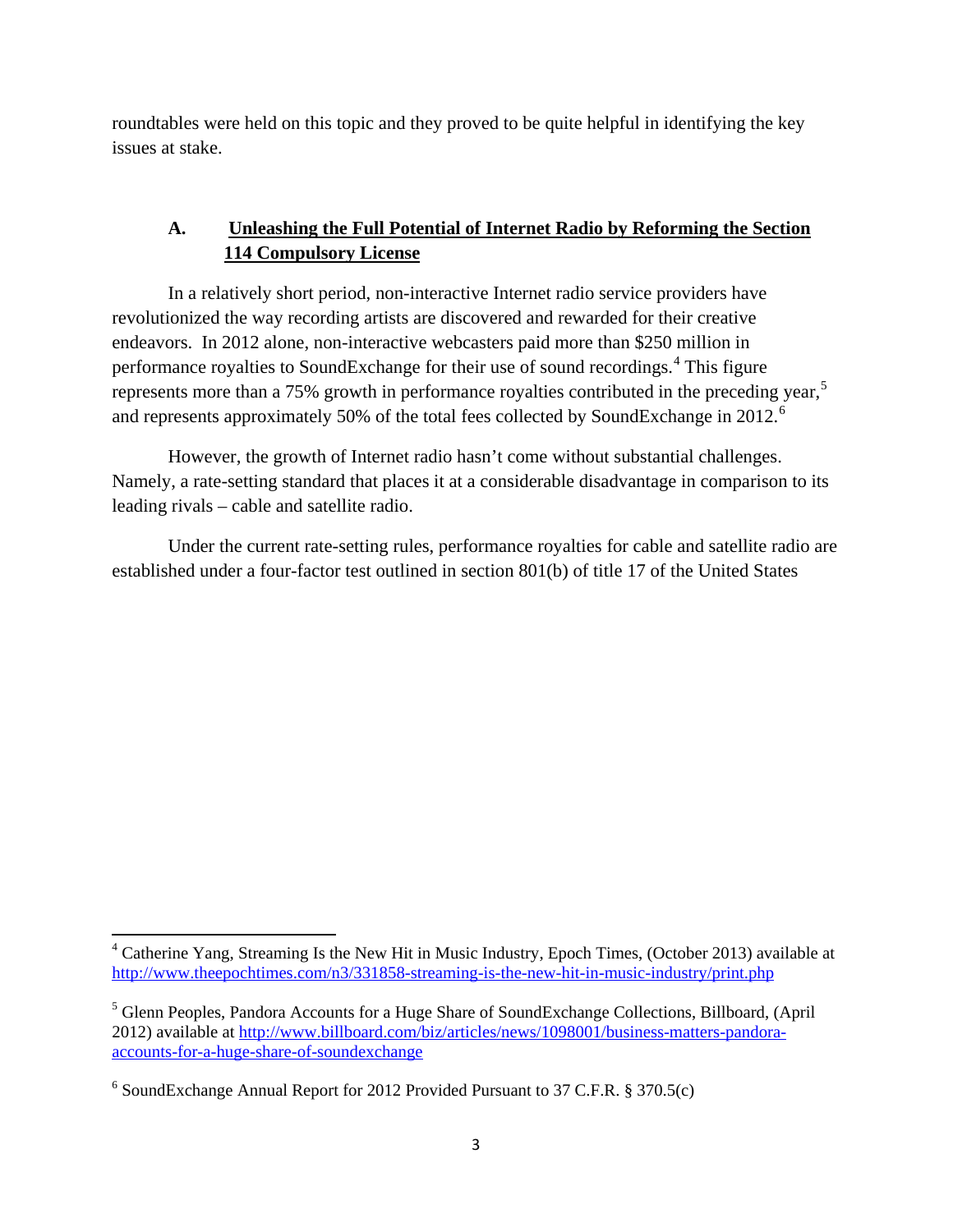Code; <sup>[7](#page-3-0)</sup> while Internet radio is the only medium under which royalties are determined under a more stringent "willing buyer – willing seller" standard. $8$ 

The difference in standards has resulted in wildly disproportionate rates.<sup>[9](#page-3-2)</sup> Rates that have made it virtually impossible for any Internet radio service provider to maintain and operate a profitable business. Indeed, the exorbitant rates resulting from the "willing buyer – willing seller" standard have motivated many service providers to suspend their streaming operations.

To address this problem, and guarantee the future prosperity of Internet radio, Taskforce members should work with congressional leaders to ensure the harmonization of rate-setting procedures under the '801(b)' standard.

## **B. Streamlining the Section 115 'Mechanical' License to Promote Greater Innovation**

The numerous obstacles that digital music services encounter when trying to license the right to reproduce and distribute tens of millions of nondramatic musical works – i.e. music downloads - are well documented.<sup>[10](#page-3-3)</sup> The main problem stems from a lack of publicly available

ı

<span id="page-3-1"></span><sup>8</sup> See 17 U.S.C. § 114(f)(2)(B). This provision directs Copyright Royalty Judges to establish performance royalties for Internet radio based upon a hypothetical "willing buyer and willing seller" marketplace.

<span id="page-3-2"></span><sup>9</sup> For example, cable and satellite radio providers generally only pay SoundExchange 8-15% of their revenues, as compared to Internet radio providers who generally pay over 50% of revenue.

<span id="page-3-3"></span><sup>10</sup> See generally Music Licensing Reform: Hearing Before the Subcommittee on Courts, the Internet, and Intellectual Property of the House Committee on the Judiciary, 109<sup>th</sup> Cong. 15 (July 12, 2005) (statement of Marybeth Peters, Register of Copyrights, U.S. Copyright Office), available at

[http://www.publicknowledge.org/files/docs/crastreamingmusiclicensing.pdf.](http://www.publicknowledge.org/files/docs/crastreamingmusiclicensing.pdf)

<span id="page-3-0"></span><sup>&</sup>lt;sup>7</sup> See 17 U.S.C. § 114(f)(1)(B) which references 17 U.S.C. § 801(b)(1). The 801(b) provision directs Copyright Royalty Judges to establish performance royalties for cable and satellite radio based upon the following four objectives:

<sup>1)</sup> To maximize the availability of creative works to the public;

<sup>2)</sup> To afford the copyright owner a fair return for his or her creative work and the copyright user a fair income under existing economic conditions;

<sup>3)</sup> To reflect the relative roles of the copyright owner and the copyright user in the product made available to the public with respect to relative creative contribution, technological contribution, capital investment, cost, risk, and contribution to the opening of new markets for creative expression and media for their communication; and 4) To minimize any disruptive impact on the structure of the industries involved and on generally prevailing industry practices.

[http://www.copyright.gov/docs/regstat071205.html.](http://www.copyright.gov/docs/regstat071205.html) *See also* Daniel S. Park, Jennifer Lynch & Jennifer Urban Streamlining Music Licensing to Facilitate Digital Music Delivery, Samuelson Law, Technology & Public Policy Clinic (March 2011) available at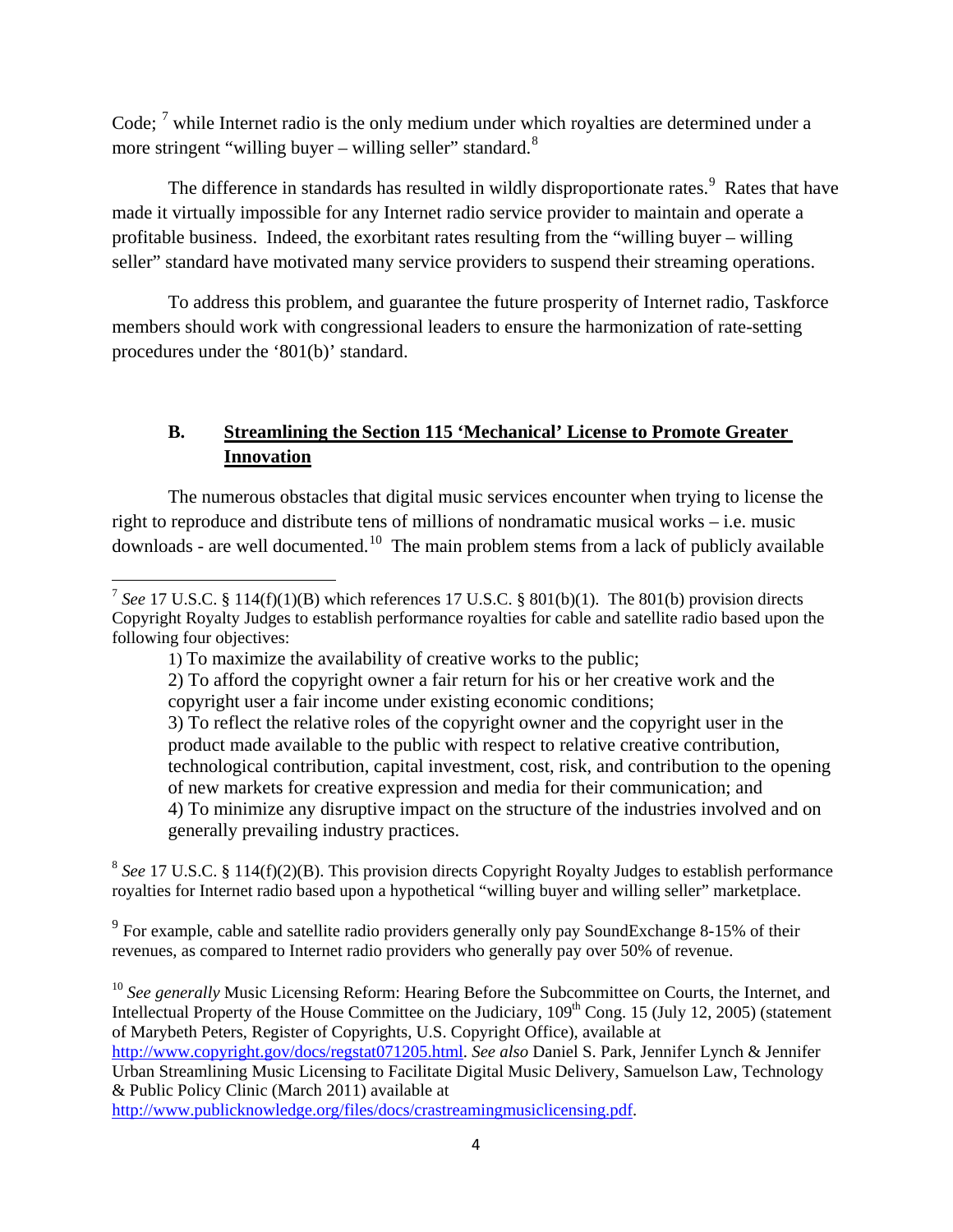accurate, reliable and comprehensive music publisher ownership data; thereby making it impossible for licensees to identify and locate agents authorized to act on behalf of all music composition creators and owners.

As the Register of Copyrights noted in her statement to Congress on digital music licensing in 2005, "Online music services that wish to obtain licenses to make available as many nondramatic musical works as possible find it impossible to obtain the necessary reproduction and distribution rights."<sup>[11](#page-4-0)</sup> The same problems observed then still exist now, ensuring that music licensing remains unduly burdensome in the digital age. The lack of robust collective administration for mechanical licenses requires prospective licensees to seek separate licenses for each nondramatic musical work they wish to use, making the first challenge for digital music rights licensees simply trying to identify, locate, and negotiate with the holders of mechanical rights in millions of compositions. Further complicating the vast landscape of individual compositions to be identified and licensed is the fact that the rights to a particular composition may be further divided among multiple songwriters and representatives – many of whom cannot identify or will not license on behalf of each other. This is an ever-increasing circumstance, under which even if a diligent licensee manages to find a single owner to a copyrighted composition, the path to ultimately clearing the use of that composition may very well be far from over.

Admittedly, the Harry Fox Agency ("HFA"), which is itself a private business that was developed as an all but essential alternative to navigating the actual statutory license process under Section 115, is authorized to license the mechanical rights of a relatively large number of copyright owners, but the remaining number of works that they either do not have complete rights to or that are not included in their catalog at all is quite substantial. Because the 115 compulsory mechanical license is not usable in the absence of publicly available ownership data for each of the compositions for which licenses are sought, it is effectively broken - and there is no practicable alternative way to license the millions of musical compositions that are not included in any HFA license.

More importantly, which works HFA can and cannot license is a constantly moving target that even they are unsure of, at any given time. This uncertainty about complete licensing, coupled with the significant potential damages (discussed in Sect. II) below makes launching digital music delivery services a difficult and always frightening endeavor. This situation forces music services to make the untenable choice of launching with either (i) incomplete catalogs of

<span id="page-4-0"></span><sup>&</sup>lt;sup>11</sup> See Music Licensing Reform: Hearing Before the Subcommittee on Courts, the Internet, and Intellectual Property of the House Committee on the Judiciary,  $109<sup>th</sup>$  Cong. 15 (July 12, 2005) (statement of Marybeth Peters, Register of Copyrights, U.S. Copyright Office).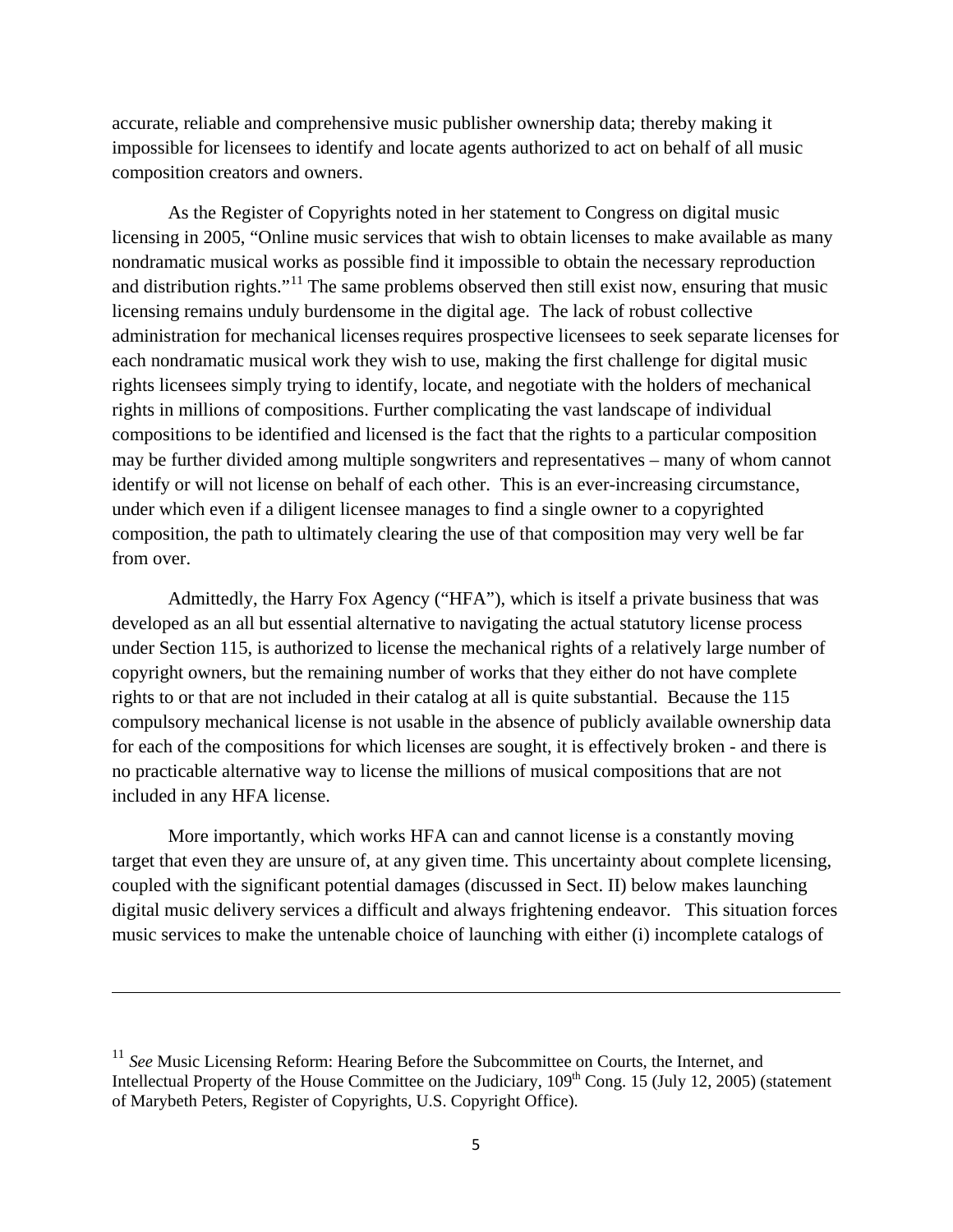music, or (ii) the risk of substantial copyright liability even where they are eager to pay royalties owed under the statute.

The lack of a central agent (or agents) to license the mechanical rights on behalf of all composers and publishers of musical works stands in stark contrast to the manner and ease by which the PROs have historically licensed the public performance rights of musical compositions. It's also the reason that many have advocated for the creation of a collective licensing regime that would offer blanket licenses covering both the mechanical and performance rights needed to digitally transmit musical works online.<sup>[12](#page-5-0)</sup>

If properly implemented, a streamlined licensing system would go a long way towards providing digital music services with a framework to efficiently clear the necessary rights to make a large number of musical works publicly available and to make timely and efficient payment for their distribution.

Of course, certain conditions would also have to be imposed on any newly created 'management rights organizations' that might be established, to ensure that they lived up to their full potential. For example, in addition to requiring such organizations to offer blanket licenses for the reproduction, distribution and public performance rights associated with digital music delivery; they should also be required to:

- $\triangleright$  adhere to reasonable and nondiscriminatory licensing terms;
- $\triangleright$  maintain comprehensive databases of works available to be licensed and to share such data with potential licensees *in bulk* (not just one song look- up at a time);
- $\triangleright$  provide a way to either license or provide a safe harbor in connection with the use of the "residual" compositions, those for which the owners are not identified in the database, and
- $\triangleright$  be subject to some type of oversight to ensure compliance with the aforementioned requirements.

Needless to say, these do not constitute an exhaustive list of concerns that would have to be addressed, but merely highlight the need to consider how to ensure that any endeavors to facilitate music licensing do not ultimately result in greater complexity or unfairness.

# **C. Making Content More Readily Available for Online Consumption Benefits Creators, Distributors and Fans of Digitally Produced Entertainment**

<span id="page-5-0"></span> $\overline{\phantom{0}}$  $^{12}$  Id.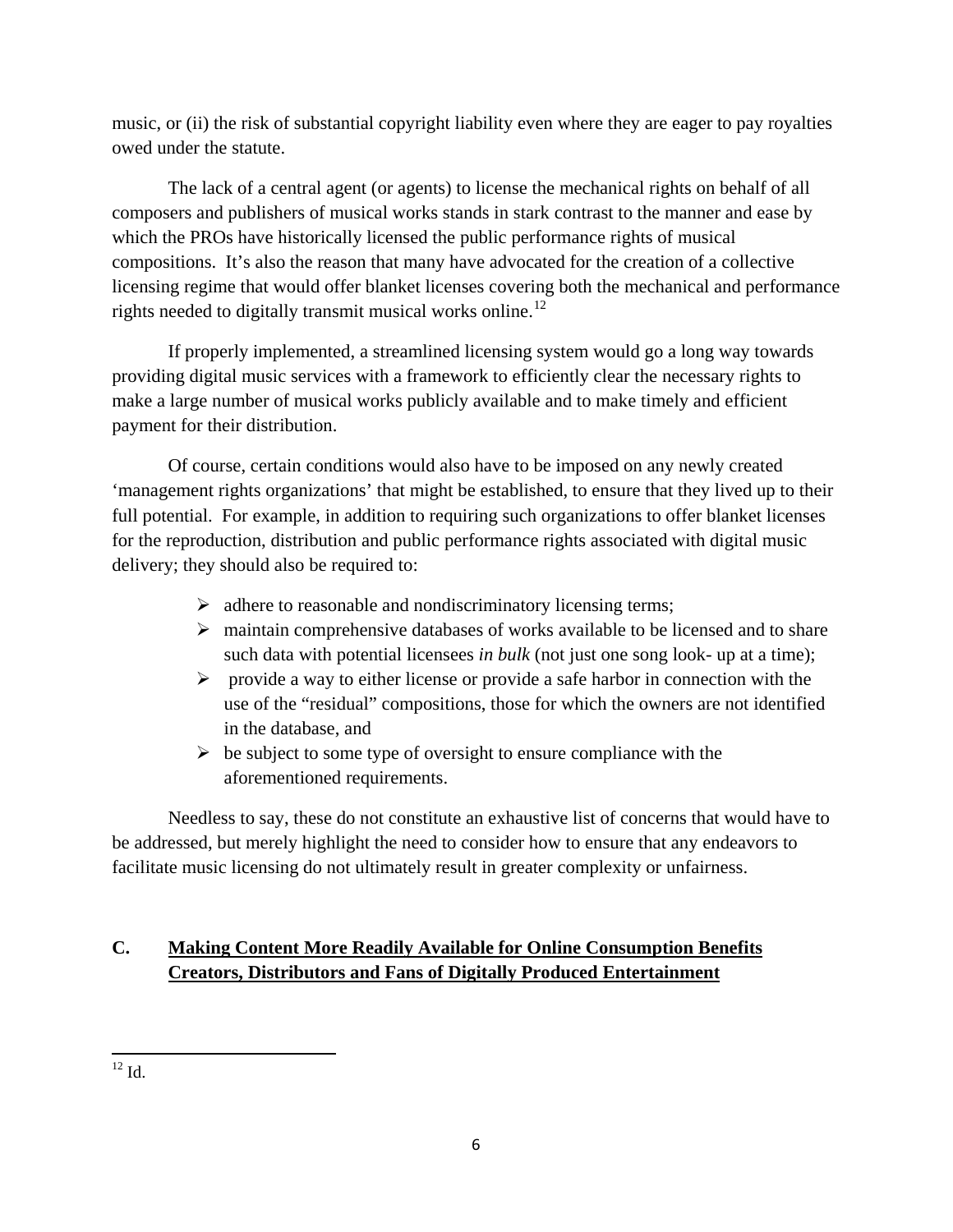By working with digital media service providers to make content more readily available for lawful online consumption, the Taskforce will unleash a new wave of innovation that benefits creators, distributors and fans of digitally produced entertainment. Reforming Section 114, in particular, will guarantee that up-and-coming recording artists will continue to have access to a music platform (i.e. Internet radio) that provides a level of promotional value that no other form of radio can claim to match.

Section 115 reform, in comparison, will engender a significant reduction in duplicative transaction costs that will benefit songwriters as well as digital music service providers.<sup>[13](#page-6-0)</sup> For service providers, Section 115 reform will lead to a reduction in the amount of time and administrative burden distributors experience when trying to license the right to reproduce and distribute musical compositions. For songwriters, a streamlined mechanical license will lead to an increase in the amount of mechanical royalties received – via more transparent licensing, increased licensed use of musical compositions and the consolidation of licensing agents who currently deduct administrative expenses as part of individual royalty processing systems.

The ultimate benefit of all of the aforementioned reforms, however, is a reduction in unwanted acts associated with online infringement. By now it's widely accepted that legitimate distributors of online content play an integral role in reducing online infringement:

 $\triangleright$  An academic study of NBC's temporary withdrawal from the iTunes store revealed an immediate uptick in infringing activity, suggesting that consumers prefer a legitimate online source over illegal sources.<sup>[14](#page-6-1)</sup>

 $\triangleright$  A survey commissioned by the Swedish music industry shows that the number of people who downloaded music illegally in Sweden fell by more than 25% between 2009 and 2011, largely as a result of the greater availability of legal services.<sup>[15](#page-6-2)</sup>

<span id="page-6-0"></span><sup>&</sup>lt;sup>13</sup> See Reforming Section 115 of the Copyright Act for the Digital Age: Hearing Before the Subcommittee on Courts, the Internet, and Intellectual Property of the House Committee on the Judiciary, 110<sup>th</sup> Cong. 14 (March 22, 2007) (statement of Marybeth Peters, Register of Copyrights, U.S. Copyright Office), available at [http://www.copyright.gov/docs/regstat032207-1.html.](http://www.copyright.gov/docs/regstat032207-1.html) ("Under a blanket license system, there are economies of scale that reduce the administrative costs associated with the collection and distribution of the royalties). *See also* Mary Beth Peters, *supra* note vii, at 7 ("…it seems inefficient to require a licensee to seek out two separate licenses from two separate sources in order to compensate the same copyright owners for the right to engage in a single transmission of a single work).

<span id="page-6-1"></span> $14$  Brett Dannaher, Michael D. Smith et al., Converting Pirates Without Cannibalizing Purchasers: The Impact of Digital Distribution on Physical Sales and Internet Piracy (March 3, 2010), available at [http://ssrn.com/abstract=1381827.](http://ssrn.com/abstract=1381827)

<span id="page-6-2"></span><sup>&</sup>lt;sup>15</sup> Adventures in the Netherlands: Spotify, Piracy and the new Dutch Experience (2013), available at [http://press.spotify.com/us/2013/07/17/adventures-in-netherlands/.](http://press.spotify.com/us/2013/07/17/adventures-in-netherlands/)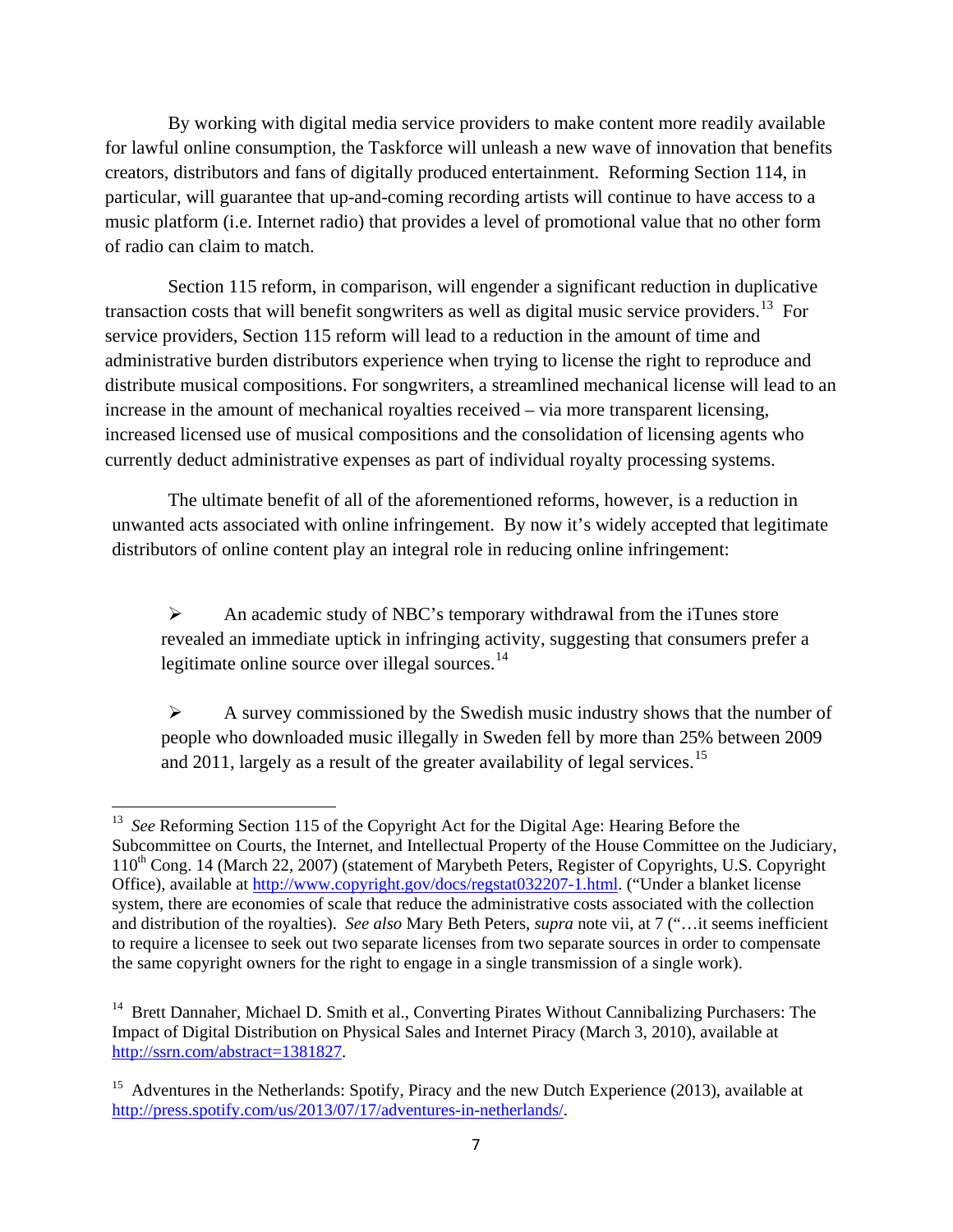$\triangleright$  A study by the NPD Group found that 40% of consumers in the U.S. who had illegally downloaded music in 2011 reported that they had stopped or downloaded less music from illegal networks. $16$ 

The key to helping digital media service providers be as successful as possible in this regard is through licensing reforms that not only provide for timely and reliable access to content – but also allow for flexibility to respond to changes in consumer demand.<sup>[17](#page-7-1)</sup>

As Taskforce members consider legislative reforms to carry-out these objectives, we hope they will also be open to pursuing private sector initiatives that can help streamline the overarching licensing process.

### **II**. **Promoting a Statutory Damages Regime that Doesn't Chill Innovation**

Historically, statutory damages have proven useful in cases where aggrieved parties have found it difficult to establish actual damages. Recently, however, commentators have increasing highlighted the arbitrary and inconsistent manner by which such damages are awarded.<sup>[18](#page-7-2)</sup> The unbalanced and severe specter of potential statutory damages is unfortunate because it often chills innovation and discourages investment in new and promising offerings that consumers might otherwise enjoy.

As part of its Green Paper, the Taskforce correctly notes that there have already been instances where the prospect of large statutory damage awards for copyright infringement has deterred people from making use of orphan works.<sup>[19](#page-7-3)</sup> The Green Paper also focuses on problems

<span id="page-7-2"></span><sup>18</sup> See, Pamela Samuelson & Tara Wheatland, Copyright Statutory Damages: A Remedy in Need of Reform, 51 Wm. & Mary L. Rev. 439 (2009) available at [http://papers.ssrn.com/sol3/papers.cfm?abstract\\_id=1375604.](http://papers.ssrn.com/sol3/papers.cfm?abstract_id=1375604) *See also,* Pamela Samuelson, Phil Hall and Tara Wheatland, Statutory Damages: A Rarity in Copyright Laws Internationally, But for How Long?, 60 J. Copyright Society U.S.A \_\_ (2013) available at [http://cyber.law.harvard.edu/people/tfisher/IP/Samuelson\\_SDs\\_2013.pdf.](http://cyber.law.harvard.edu/people/tfisher/IP/Samuelson_SDs_2013.pdf)

<span id="page-7-3"></span>19 *See* Green Paper, *supra* note 2, at 51.

<span id="page-7-0"></span><sup>&</sup>lt;sup>16</sup> *See* NPD Group Press Release available at [https://www.npd.com/wps/portal/npd/us/news/press](https://www.npd.com/wps/portal/npd/us/news/press-releases/the-npd-group-music-file-sharing-declined-significantly-in-2012/)[releases/the-npd-group-music-file-sharing-declined-significantly-in-2012/.](https://www.npd.com/wps/portal/npd/us/news/press-releases/the-npd-group-music-file-sharing-declined-significantly-in-2012/)

<span id="page-7-1"></span><sup>&</sup>lt;sup>17</sup> Mary Madden, The State of Music Online: Ten Years After Napster (2009), Pew Internet & American Life Project, at 4, available at [http://pewinternet.org/Reports/2009/9-The-State-of-Music-Online-Ten-](http://pewinternet.org/Reports/2009/9-The-State-of-Music-Online-Ten-Years-After-Napster.aspx)[Years-After-Napster.aspx.](http://pewinternet.org/Reports/2009/9-The-State-of-Music-Online-Ten-Years-After-Napster.aspx)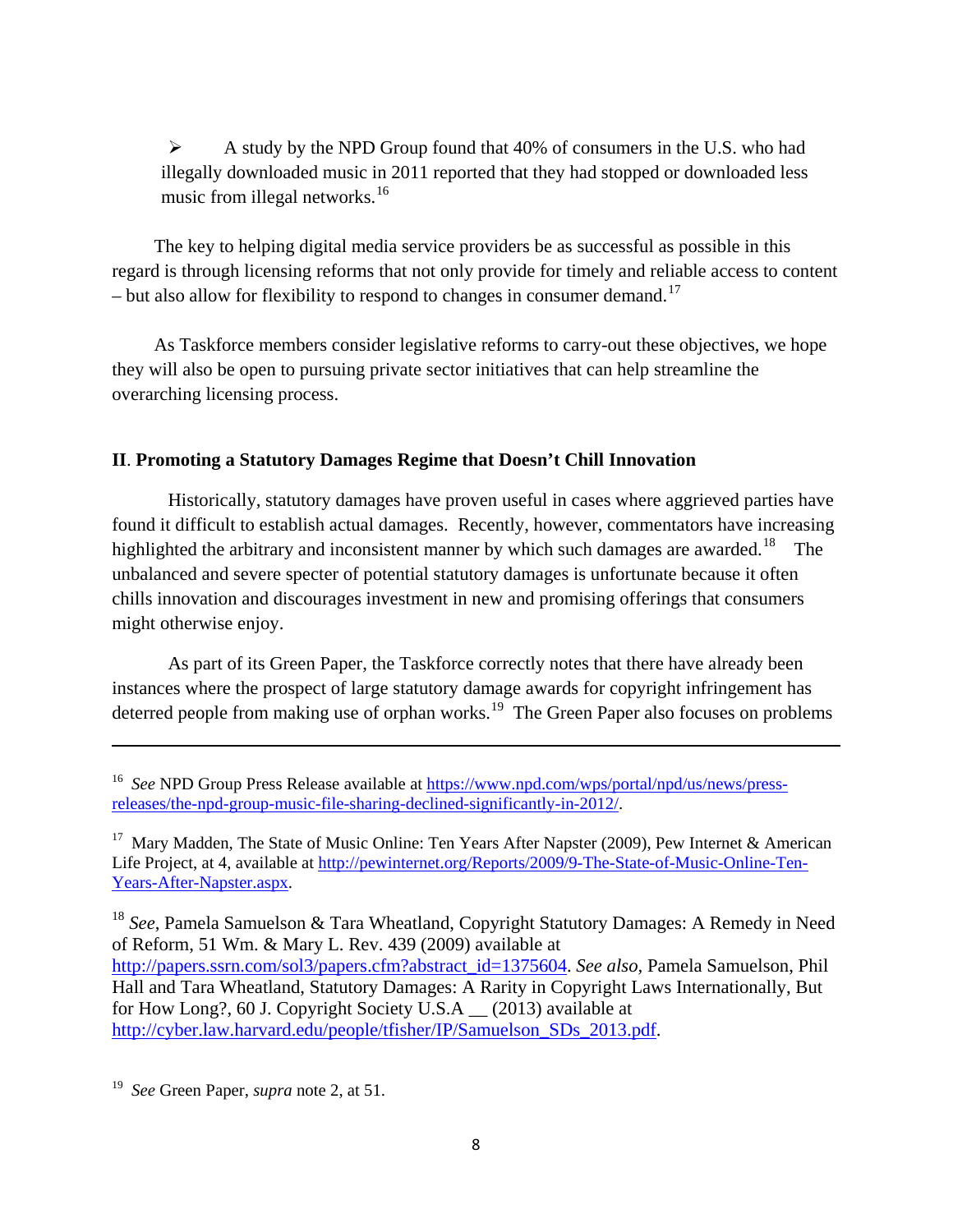related to secondary liability for online service providers who by the very nature of their business (i.e. the making available of large volumes of works) can potentially expose themselves to rather huge statutory damage awards.<sup>[20](#page-8-0)</sup> In light of this fact, the Green Paper suggests that some type of 'recalibration' in this area may be appropriate. $2<sup>1</sup>$ 

It should be noted before going any further that the inherent problems associated with the existing statutory damage regime are not limited to service providers who face potential claims of secondary liability for copyright infringement. Similar concerns exist with regard to direct liability claims of copyright infringement that might be leveled against service providers who also distribute large volumes of works online. Recent legal disputes such as *Cartoon Network LP v. CSC Holdings, Inc.* ("Cablevision")<sup>[22](#page-8-2)</sup>, *United States v. American Society of Composers, Authors & Publishers[23](#page-8-3)* and *In re Cellco Partnership[24](#page-8-4)* all carried with them the looming specter of potentially huge damages that were not necessarily reflective of the types of uses and claims being litigated. As such, any reforms in this area should apply with equal force regardless of whether they involve claims of direct or secondary liability.

In order to avoid such outcomes from occurring in the future, policymakers should consider at a minimum enacting mandatory guidelines that would outline the proper factors that courts should consider when imposing statutory damage awards. Among some of the factors that could be considered under such a scheme include:

- $\triangleright$  whether the defendant acted with good or bad faith that her use of a particular copyrighted work was fair or otherwise non-infringing;
- $\triangleright$  whether the case involved a novel question of law; and
- $\triangleright$  a careful examination of the nature of the relationship between the plaintiff and defendant. For example, does the nature of the legal dispute arise over a particular interpretation of a license? Or as a last negotiating tactic, while parties have been seeking agreement, in good faith?

<span id="page-8-0"></span> $20$  Id at 52.

<span id="page-8-1"></span> $21$  Id.

<span id="page-8-2"></span><sup>22</sup> 536 F.3d 121 (2d Cir. 2008).

<span id="page-8-3"></span> $^{23}$  627 F.3d 64 (2d Cir. 2010) (interpreting the meaning of the Transmit Clause in the context of music downloads).

<span id="page-8-4"></span> $^{24}$  663 F. Supp. 2d 363 (S.D.N.Y. 2009) (interpreting the meaning of the Transmit Clause in the context of cellphone ringtones).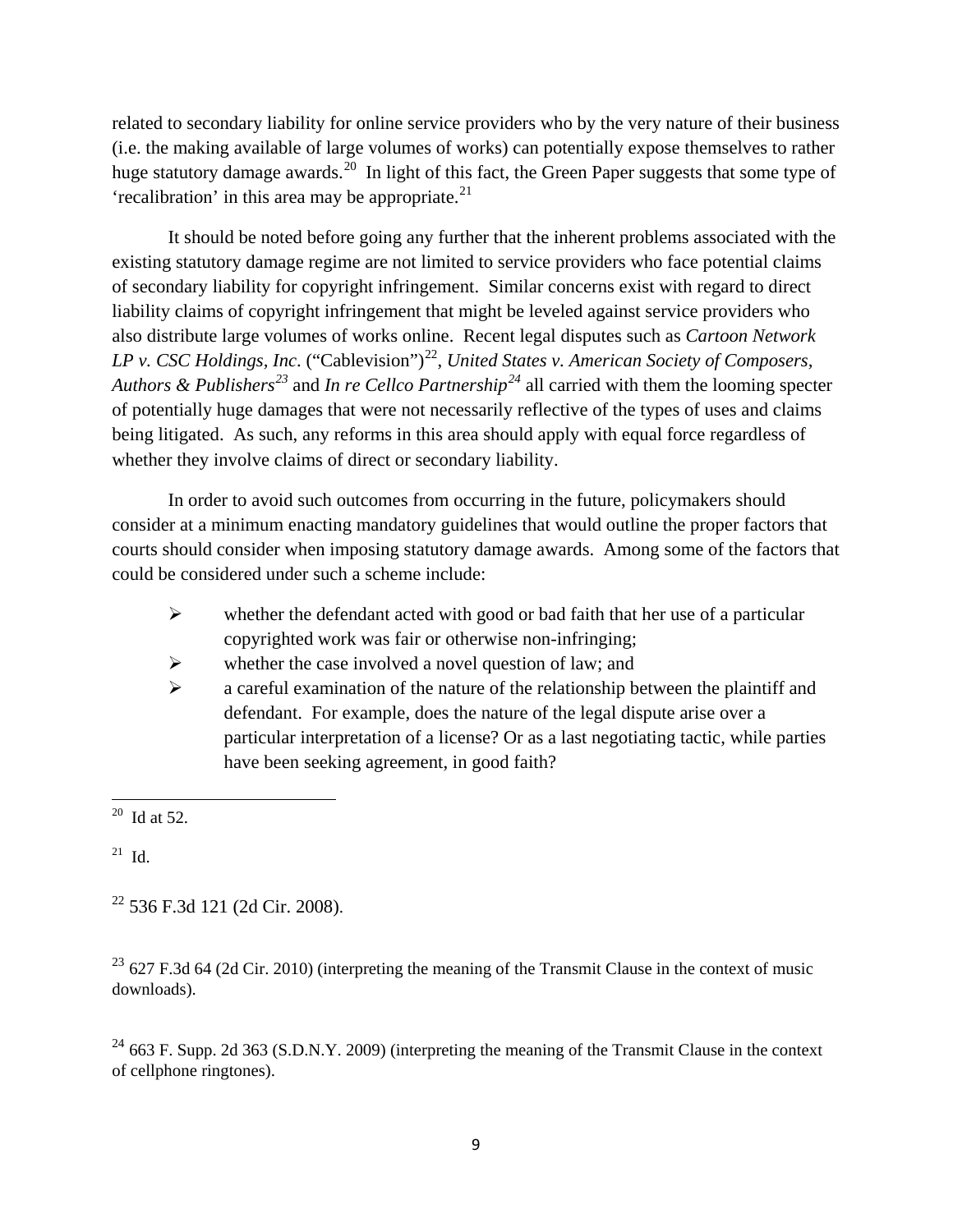Needless to say, the aforementioned list is not exhaustive. It's merely offered as a starting point for ways to eliminate the arbitrariness that is necessarily a product of strict statutory damages regulations, which has been witnessed in recent years; and to ensure that future damage awards are not grossly out of proportion with the actual actions of the parties.

### **III**. **Revisiting the DMCA Notice & Takedown Process**

Another issue the Green Paper seeks comment on is possible ways to improve the current operation of the DMCA notice and takedown system.

Enacted more than fifteen years ago, the DMCA safe harbor was created to provide service providers with "more certainty...in order to attract the substantial investments necessary to continue the expansion and upgrading of the Internet".<sup>[25](#page-9-0)</sup> Since its enactment, the safe harbor has fueled a tremendous amount of innovation that has benefited several parts of the U.S. economy.

The key structure of the safe harbor relies upon a system of incentives that encourage copyright owners and service providers to work together to detect and take down infringing works found online.<sup>26</sup> This approach has value and as noted by the Taskforce is utilized by many of the United States major trading partners.<sup>[27](#page-9-2)</sup>

Notwithstanding the safe harbor's undeniable success, in recent years, copyright owners and service providers alike have increasingly expressed concerns about the operation of the current system. Copyright owners, in particular, have complained about the need to send repeated notices about infringing content that may be taken down, only to reappear a short time later. Service providers, in comparison, have expressed concerns about the high number of erroneous claims of infringement often received; which are triggered by automated systems.

In trying to develop a solution to address these concerns, the Taskforce acknowledged that a legislative remedy could be enacted but expressed a greater preference for relying on voluntary initiatives spearheaded by the private sector.<sup>[28](#page-9-3)</sup>

<span id="page-9-0"></span><sup>&</sup>lt;sup>25</sup> CRS Report RL32037, Safe Harbor for Service Providers under the Digital Millennium Copyright Act, by Brian Yeh and Robin Jeweler (January 9, 2004).

<span id="page-9-1"></span><sup>26</sup> Id.

<span id="page-9-2"></span><sup>27</sup> *See* Green Paper, *supra* note 2, at 53.

<span id="page-9-3"></span> $^{28}$  Id at 56 ("While such a system could be imposed via legislation, implementation would raise a number of technical and legal challenges. Voluntary cooperation between ISPs and right holders would offer a more flexible way of addressing this problem.").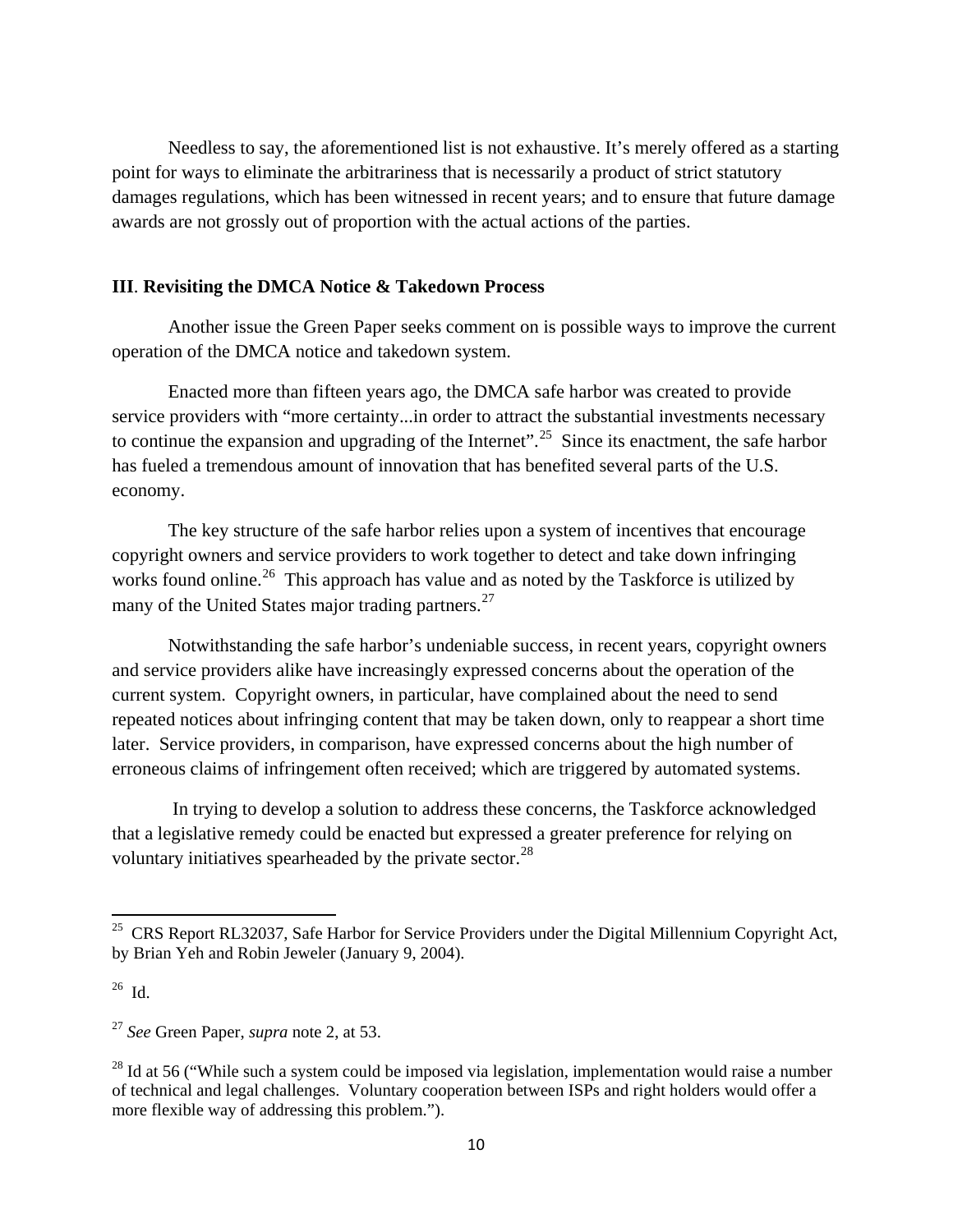Relying on voluntary initiatives that stay within the existing DMCA framework is the most appropriate way to go for a couple of reasons. First and foremost, the provisions of the DMCA safe harbor have been interpreted by federal courts over a fifteen year history and any legislative revisions carried out now would only inject greater uncertainty into the existing requirements of the notice and takedown process.<sup>[29](#page-10-0)</sup> Second, as pointed out by the Taskforce, voluntary initiatives can provide stakeholders with a more flexible way of addressing the problem.[30](#page-10-1)

Going forward, the key to the Taskforce's success in this regard will rest in its ability to establish a stakeholder process that is truly voluntary – yet encourages the widest participation from the largest number of stakeholders possible. The former can be accomplished by guaranteeing that the government doesn't directly (or indirectly) exert pressure on private parties to participate in the stakeholder process. Meanwhile, the latter can be accomplished by surveying those stakeholders – beyond those representing copyright owners – to see if there is a list of additional discussion items that could be added to the agenda that would engender greater widespread, voluntary participation.

## **IV**. **Examining the Relevance and Scope of the First Sale Doctrine in the Digital Environment**

The possible expansion of the first sale doctrine to cover some (or all) digital transmissions raises several complex legal and policy questions that warrant further discussion and review. At the present time, DiMA isn't prepared to comment on this subject except to acknowledge that any potential changes to the current first sale doctrine would engender a host of issues that are of considerable importance to our membership.

Should conversations continue to develop around this topic, we fully plan to share our observations at the appropriate time.

<span id="page-10-0"></span><sup>29</sup> See *Corbis Corp. v. Amazon.com Inc*., 351 F. Supp. 2d 1090, 1108 (W.D. Wash. 2004) (interpreting the DMCA's 'red flag' awareness standard); *UMG Recordings, Inc. v. Veoh Networks, Inc*. 665 F. Supp. 2d 1099, 1116 (C.D. Cal. 2009) (evaluating the adequacy of a service provider's termination policies); *UMG Recordings, Inc. v. Shelter Capital Partners LLC,* 667 F. 3d 1022, 1041 (9<sup>th</sup> Cir. 2011) (evaluating a service provider's right and ability to control infringing activity).

<span id="page-10-1"></span><sup>30</sup> *See* Green Paper, *supra* note 2, at 56.